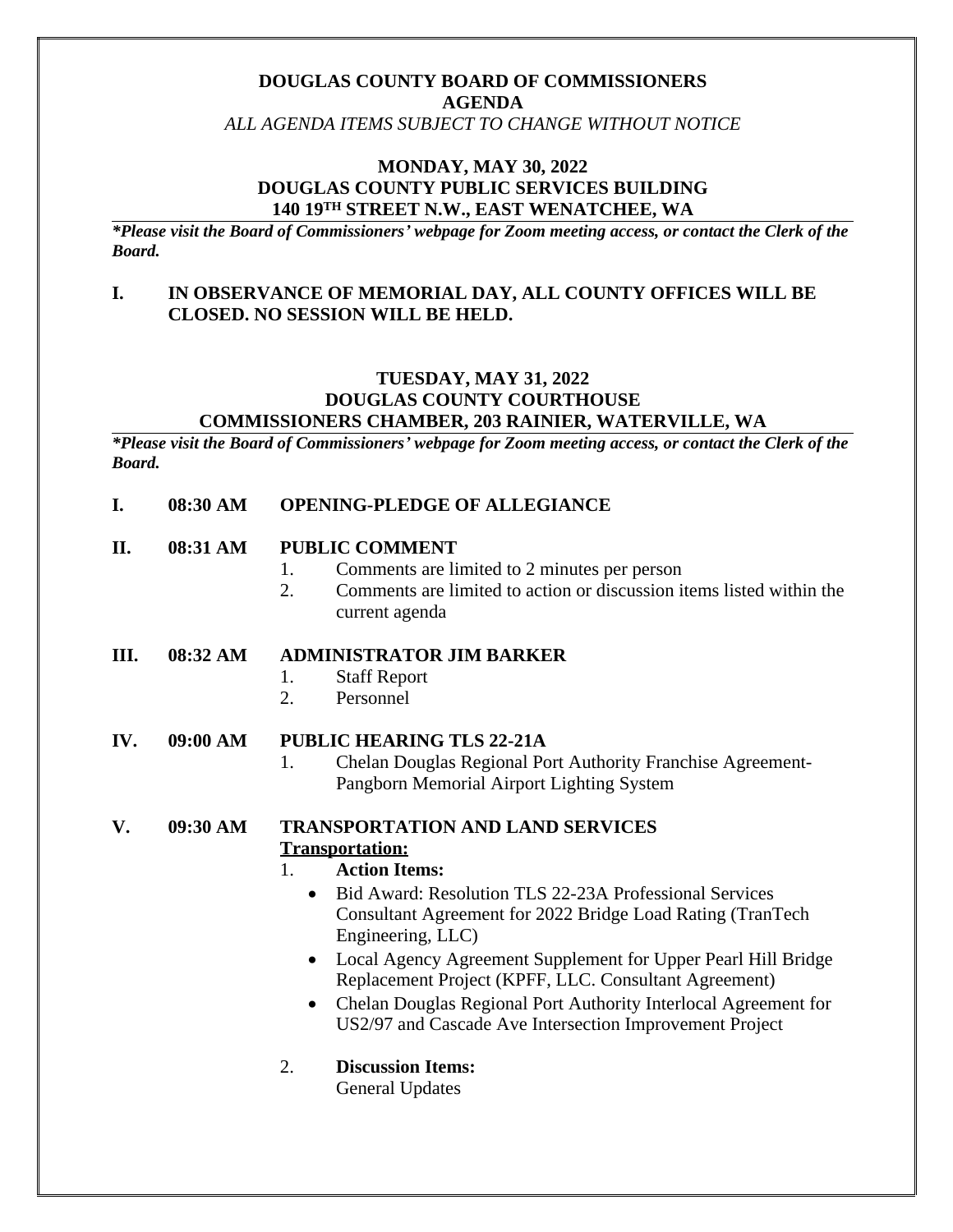# **Land Services:**

- 1. **Action Items:**
	- Ordinance TLS 22-03-30A Interim Controls Amending DCC 18.12.080 *(Public Hearing set for Tuesday, July 26, 2022 at 9:00 AM)*
	- Ordinance TLS 22-04-31A Interim Controls Amending DCC 14.32.070 (*Public Hearing set for Tuesday, July 26, 2022 at 9:15 AM)*
- 2. **Discussion Items:** Summary of Comprehensive Plan Proposals

# **VI. CONSENT AGENDA**

- 1. Vouchers
- 2. Minutes
- 3. NCW Fair Contracts
- 4. Resolution 2022-51 Re-Appointment of Chelan-Douglas Board of Health District Position 5 and 6

## **VII. OTHER BUSINESS**

**VIII. 02:00 PM FIRE CHIEF BRIAN BRETT MEETING-COMMISSIONER SUTTON- RESCHEDULED** *(Public Service Building, 140 19th St NW, East Wenatchee, WA)*

## **WEDNESDAY, JUNE 1, 2022 DOUGLAS COUNTY PUBLIC SERVICES BUILDING 140 19TH STREET N.W., EAST WENATCHEE, WA**

# **I. THERE ARE NO SCHEDULED APPOINTMENTS NO SESSION WILL BE HELD.**

- **II. 08:00 AM JAIL BILLING AND AUDITING MEETING- COMMISSIONER STRAUB** *(Public Service Building, 140 19th St NW, East Wenatchee, WA)*
- **III. 09:00 AM OVOF 2022 HOUSING SUMMIT MEETING-COMMISSIONER STRAUB** *(Pybus Public Market, 8 N. Worthen St, Wenatchee, WA)*
- **IV. 12:00 PM CHELAN DOUGLAS COMMUNITY ACTION COUNCIL FINANCE MEETING-COMMISSIONER SUTTON** *(620 Lewis Street, Wenatchee, WA)*
- **V. 03:30 PM** *Special Meeting:* **DOUGLAS COUNTY PUD ROUNDTABLE DISCUSSION & LEGISLATIVE REPRESENTATIVES MEETING-COMMISSIONER STRAUB & SUTTON** *(Douglas County PUD Auditorium, 1151 Valley Mall Parkway, East Wenatchee, WA)*